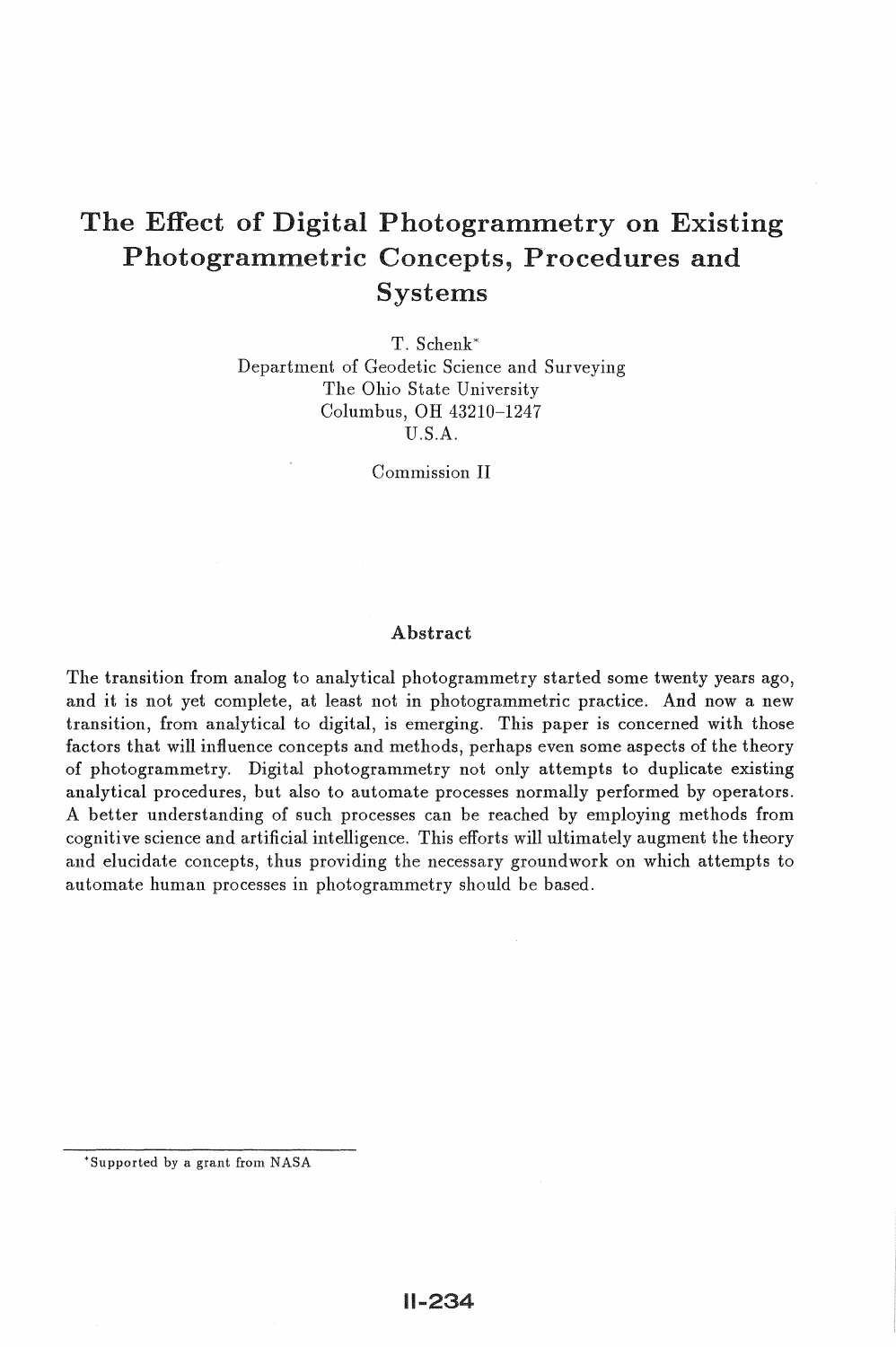## 1 Introduction

Digital photogrammetry is rapidly emerging as a new subfield of photogrammetry. As always when new technologies and methods develop, there is no unified terminology, let alone an accepted definition of digital photogrammetry and a clear distinction with related fields. Reports about the capabilities and benefits, perhaps not read and interpreted in the appropriate context, 1nay push the expectations beyond what can be delivered in the foreseeable future.

On the occasion of the joint meeting of several working groups of ISP Commission II in Rockville, MD, 1986, three subgroups within Working Group II-6, *Integrated Photogrammetric Systems,* were fonned. The author was asked to lead the group *Concepts and System Models.* This paper is in response to that assignment. It is a further discussion of [7], presented at the Symposium of Commission II in Baltimore. Inevitably linked with the emergence of new disciplines and methods, such as digital photogrammetry, is a strong temptation to apply them without a clear concept. More efforts should be undertaken to augment the theory and to elucidate concepts. Hence it is hoped, that the activities of the group *Concepts and System A1odels* will be carried on.

The purpose of the paper is to comment on the effect of digital photogrammetry on existing concepts, on issues in research and development, followed by an attempt to predict the effect on users. In order to differentiate digital photogrammetry from other fields, such as analytical and computer-assisted photogrammetry, some background information is summarized in the next section. A brief description of the problems in digital photogrammetry and an assessment of where we are is interjected before the effects on research, development and on users are described. Predicting developments is a matter of extrapolating from known facts obtained in the past and the present. It is a subjective process; opinions and conclusions expressed in this paper are personal, they should not be regarded as an official consensus of Working Group II-6.

### 2 Background

The development of photogrammetry is closely correlated with the general development of science and technology. This, in turn, may even be seen as coupled with the world economy, which, according to one theory, evolves in waves. Konecny in [5] draws an interesting parallel between that theory and the development in photogrammetry. As pointed out by several authors, see for example (1,8), the invention of photography, airplanes and computers brought about new generations in photogrammetry.

Photogrammetry had its beginning with the invention of photography. The first generation, from the middle to the end of last century, was very much a pioneering and experimental phase with remarkable achievements in terrestrial photogrammetry.

The second generation is characterized by the invention of stereophotogrammetry. Airplanes and cameras became operational during the first world war. Between the two world wars, the main foundations of aerial survey techniques were built and they stand until today. Analog rectification and stereoplotting instruments became widely available. Photogrammetry established itself as an efficient surveying and mapping method. The basic Inathematical theory was known, but the amount of computation was prohibitive for numerical solutions and consequently all the efforts were aimed toward analog methods,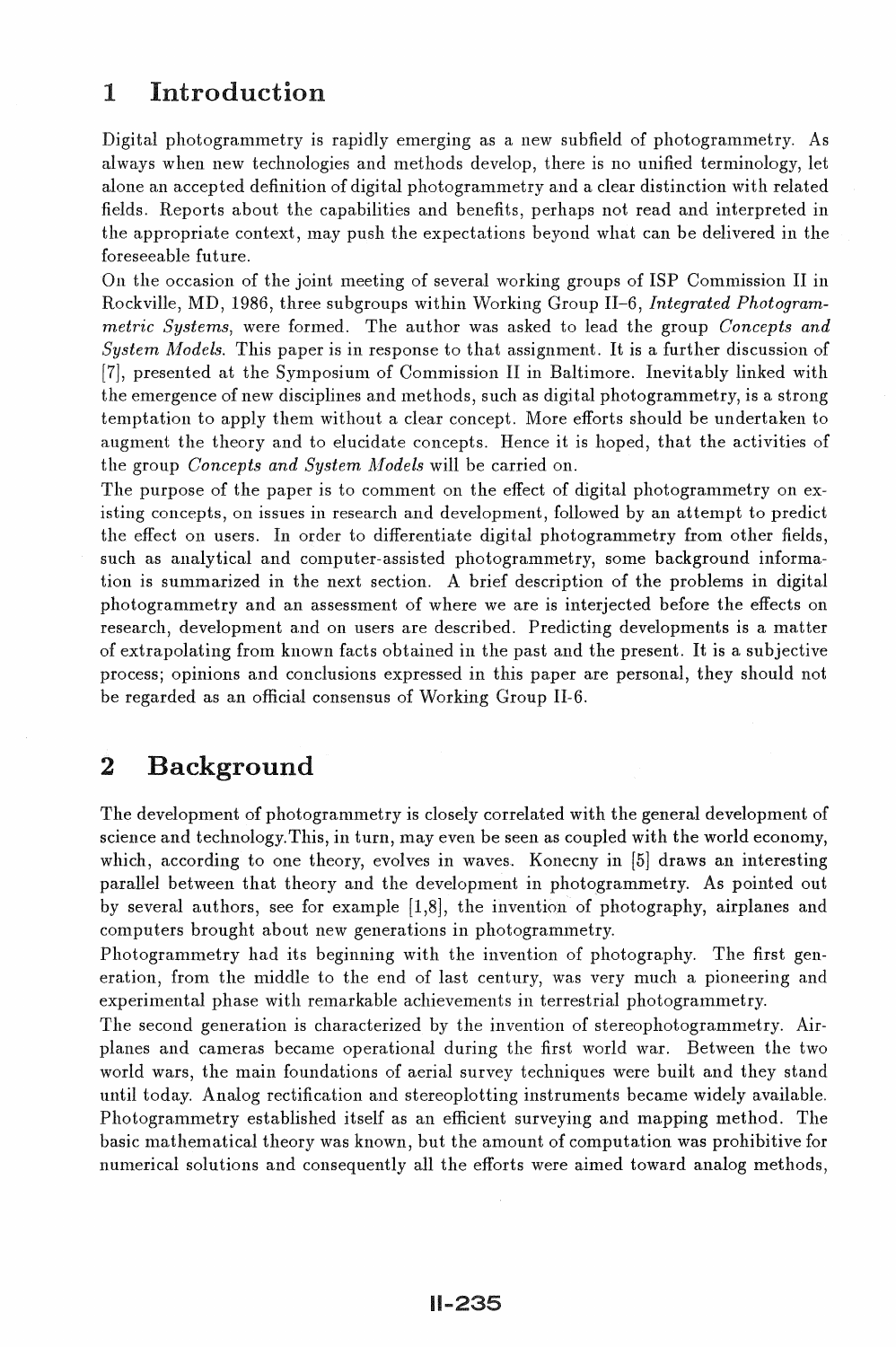| Generation          | Hardware               | Software                 | Photogrammetric      |
|---------------------|------------------------|--------------------------|----------------------|
|                     |                        |                          | Disciplines          |
| $\overline{1^{st}}$ | - vacuum tubes         | - machine code           | analytical           |
|                     | - transistors          | - higher level languages | photogrammetry       |
| $2^{nd}$            | - magnetic core memory | (FORTRAN, COBOL)         | - aerotriangulation  |
|                     | - IC memory            | - time sharing           | - correlation        |
| $3^{rd}$            | - minicomputers        | - operating systems      | - analytical plotter |
|                     | - magn. disk storage   | - virtual memory         |                      |
|                     | - microprocessors, PC  | - new languages          | $computer-assisted$  |
| $4^{th}$            | - VLSI                 | (PASCAL, MODULA)         | photogrammetry       |
|                     | - networking           | - IGS, DBMS              |                      |
|                     | - parallel processing  | - knowledge based SW     | diqital              |
| 5 <sup>th</sup>     | - RISC architecture    | - expert systems         | photogrammetry       |
|                     | - VHSIC                | - natural language       | - real-time          |
|                     | - optical disk storage | processing               | photogrammetry       |

Table 1: Computer generations and new photogrammetric disciplines

hence the name *Analog Photogrammetry* for this epoch.

With the advent of the computer, the third generation has begun, under the motto  $An$ *alytical Photogrammetry.* Table 1 provides an overview of computer generations and new photogrammetric disciplines that originated from the development of computer science. Among the photogrammetrists who had first access to computers was Helmut Schmid, who developed the basis for analytical photogrammetry in the fifties. Many others refined and complemented the theory. Great strides have been made in the last thirty years. Several well proven methods are available, block adjustment may include additional parameters, self-calibration, elegant methods for gross error detection and so forth. There are not very many problems of importance left in analytical photogrammetry.

Other achievements of this period are the invention of the analytical plotter by Helava and correlation by Hobrough. It is interesting to point out the time elapsed from the moment of an invention until it becomes operational and available to the photogrammetric practice. The first operational aerotriangulation programs became available in the late sixties (Ackermann, Brown, van den Hout, Schut), and it took another decade before aerotriangulation was widely used by photogrammetrists. A similar observation can be made for analytical plotters: the time gap between its invention and wide spread use is nearly thirty years.

What factors account for these remarkable time gaps? A number of organizations are involved in the transition of an invention to a robust, commercial available product. Inventions are likely to be associated with research organizations, such as universities, research institutes and the research departments of industry. The development of a product based on such research results is a second phase and is carried out, for example, by companies manufacturing photogrammetric equipment. The most important partner in the chain is the photogrammetrist: he daily uses the instruments and methods and gives valuable feedback to researchers and developers. Applied research should always have the open issues in mind, which are raised explicitly by the practising photogrammetrist. Comparing existing methods and solutions with the state-of-the-art technology and new results offered by other disciplines may also influence applied research. When predict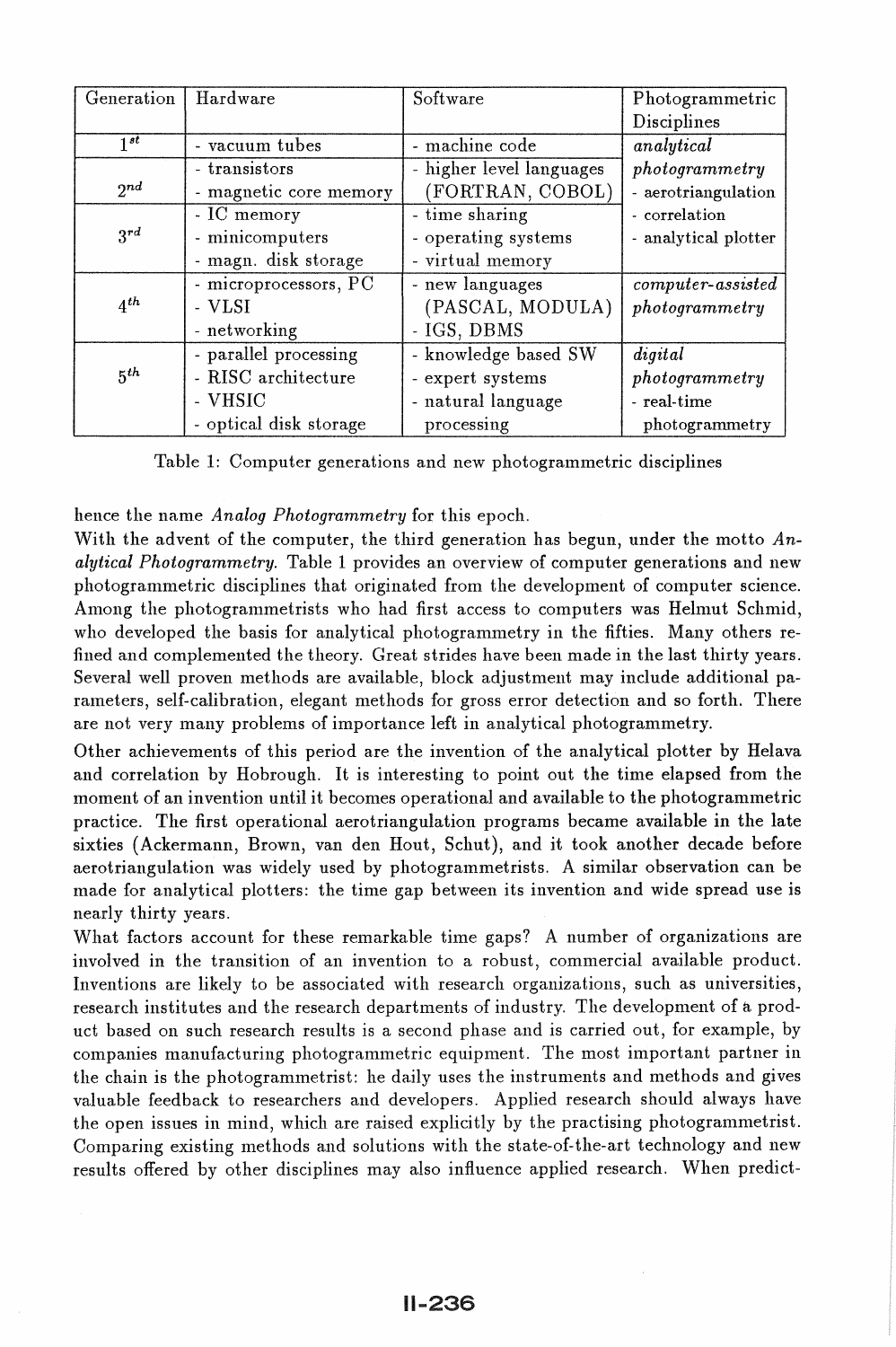ing the impact that digital photogrammetry will have on photogrammetric practice, it is advisable to remember these cycles and the associated time gaps.

Another remarkable event began in the early seventies when electronic plotting tables became available. In conjunction with interactive graphic techniques (IGS) map compilation was revolutionized in terms of throughput time and flexibility in the final product (hardcopy and soft copy). This is what we may call *computer-assisted photogrammetry*  today. It is distinct from digital photogrammetry even though many authors use the two terms interchangeably. The notion of digital photogrammetry stems from using digital imagery instead of (aerial) photographs. The decisive factor is the kind of input material and not the output. Although the result of computer-assisted photogrammetry is a digital map, we should not be misled and call this digital photogrammetry.

### 3 Digital Photogrammetry

Digital photogrammetry has its root in the fifties when Hobrough began experimenting with correlation, even though the solutions were analog in nature. For almost twenty years correlation remained the only noticeable activity in digital photogrammetry. Research activities were revitalized a few years ago when digital cameras, image processing components and increased computing power became available. Interestingly enough, early satellite imagery, such as Landsat, did not spark much research interest in photogrammetry.

For lack of an accepted terminology we may question what characterizes digital photogrammetry. One criterion was already mentioned: the input is digital imagery. That is, an image (photograph) is stored in digital form suitable to be accessed by computers. It is irrelevant whether the image was directly acquired in digital form (e.g. SPOT, CCD cameras), or indirectly, for example by digitizing photographs. A second criterion for digital photogrammetry is processing digital imagery by computers, be it interactively or automatically, without an operator's intervention. This statement can be broadly interpreted as there is no concensus on how far the computer must carry out subsequent processes. An example may illustrate the case. Suppose a digitized stereopair is displayed on two monitors and viewed stereoscopically, employing one of the three-dimensional viewing techniques. The operator uses a cursor, like the floating mark of an analytical plotter, to identify points and features whose image coordinates are then recorded. Model or object coordinates can easily be computed, again similar to analytical plotters. If the only process consisted of displaying the digital imagery and straight forward methods from analytical photogrammetry are then applied, do we call this digital photogrammetry?

### 4 Problems in Digital Photogrammetry

Since digital photogrammetry is in its infancy it is easy to generate an impressive list of problems. In fact, virtually every task is an unsolved problem. In some aspects, the present state can be compared with analog photogrammetry in the thirties or with analytical photogrammetry in the sixties. Even though digital frame cameras with resolutions of  $1024$  by  $1024$  pixels are now becoming available, they still fall short by an order of magnitude compared with the resolution of aerial cameras. The information content of an aerial photograph is approximately one to two gigabytes  $(GB)$ , that is, just about the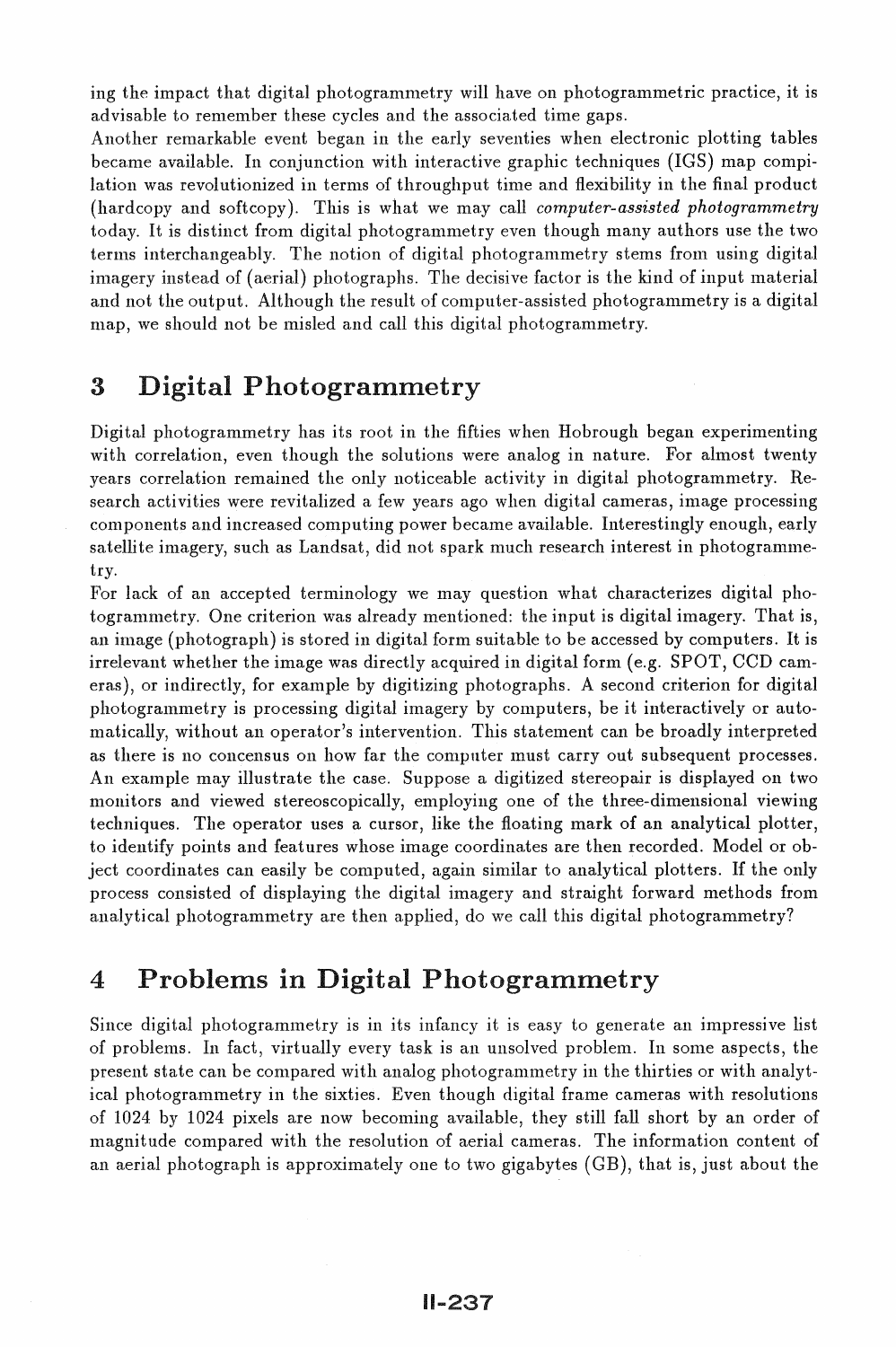storage capacity of a twelve-inch optical disk. However, photogrammetric projects may involve hundreds of photographs. As of today, there is no sensible way to effectively store, retrieve and process this magnitude of data.

This is not said to down-play digital photogrammetry. On the contrary, research efforts, mostly focused on close-range applications, are beginning to bear fruit and before long we shall see photogrammetrists using digital systems for special applications.

Research efforts in digital photogrammetry are mostly aimed at data acquisition and detennining positions of points. Gruen [3] gives an account of problems related to acquiring imagery of metric quality. Once we have a good grasp of all of the factors influencing the geometry of the image space, reliable image coordinates will be available and methods of analytical photogranunetry can be used to detennine accurate positions in the object space or establish digital elevation models (DEM), automatically, of course. All subsequent processes are known, and it is indeed tempting to predict that an "automatic stereooperator" (see [8]) will then soon take over.

Most of the tasks that human operators perform with great ease are very difficult to solve by computers. Fusing together two corresponding image patches to a three-dimensional object is something we do without conscious effort. Despite impressive computer solutions we are not near the human capabilities of seing stereoscopically  $-$  a fundamental task in photogrammetry. If we do not want to restrict digital photogrammetry to narrowly defined applications, such as determining points in a controlled environment, we need to address the problem of interpreting the model space by identifying objects and extracting features. Image understanding is hardly ever looked at by photogrammetrists, probably because we are so entrenched in the micron and sub-pixel world, deeply if not exclusively concerned with accurate point positioning. However, the final product of map compilation, for example, does not only consist of points. Equally important is the semantic information. As we move from paper maps to "digital" maps and information systems, the aspect of the semantic description accompanying the geometrical description of the object space becomes paramount.

What is involved? At the outset is digital imagery of some sort. We ultimately expect from digital photogrammetry that the input be converted to an accurate, intelligent description of the object space that may form the base of an information system, such as a geographic information systems (GIS). An aerial photograph renders approximately two GB of data while a map covering the same area is more in the range of KB. Therefore one aspect of digital photogranunetry is data reduction which is closely related to another fundamental difference between digital imagery and GIS, namely the way in which information is represented. In a GIS (or on maps), information is represented explicitly, while in photographs information is implicit  $-$  it is "buried" in the pixels. Hence, another aspect is extracting information, making it explicit.

Figure 1 depicts the aspect of data reduction and the increase in explicitness of information, beginning from raw digital imagery to a fully interpreted information system. The tasks involved are normally grouped in low level and high level processes. Point positioning and DEM are low level tasks.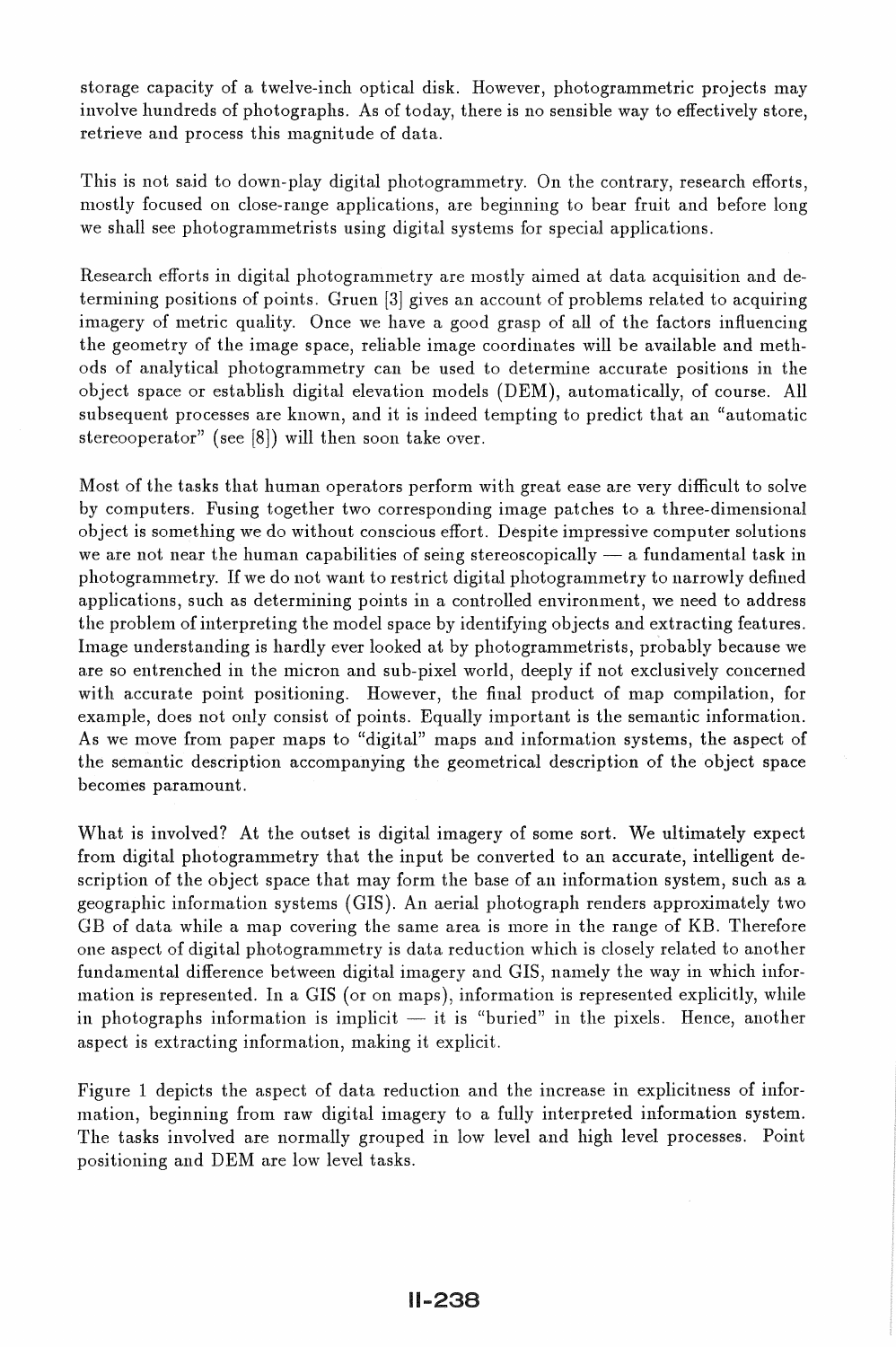

Figure 1: Major tasks of digital photogrammetry from raw digital imagery to an interpreted scene (GIS)

### 5 Effects of Digital Photogrammetry

In this section, the effects of digital photogrammetry on research, manufacturers and users are discussed.

#### 5.1 Effects on Research

The main thrust of research in photogrammetry is expected to shift from analytical to digital. Data acquisition and special applications, most likely in close-range photogrammetry, are of prime interest (see e.g. [3,8]). Recently held workshops and symposia, such as *Real-Time Photogrammetry - A New Challenge, 1986* or *ISPRS Intercommission Conference on "Fast Processing of Photogrammetric Data," 1987* are evidence of increased activities in this field.

Other research activities are concerned with extracting features from digital imagery and interpreting the object space. This area, broadly termed image understanding, is much neglected by photogrammetrists. It lies more in the mainstream of research interest in computer vision and artificial intelligence. There are a number of reasons, however, for photogrammetrists to embark on these research areas. Foremost, we have the application know-how. We are the experts when it comes to precisely analyzing how photogrammetric models are compiled. But how much do we really know? Apparently not enough, otherwise we should be able to instruct a machine how to do compile a model. This conclusion, which seems a contradiction in terms, needs further clarification.

The different tasks in photogrammetry can coarsely be divided into two classes if compared with the degree of difficulty to solve them by computers. One class contains solvable problems (problems in analytical photogrammetry, such as aerotriangulation, orientation, etc.). The second class of tasks are very difficult to solve by computers (map compilation, for example). Interestingly enough, the first class looks by far more difficult, while it is easier to explain the second class of problems to a lay public  $-$  indeed a paradoxic situation. Not necesserily so in artificial intelligence: if we go by Riche's definition ... *the*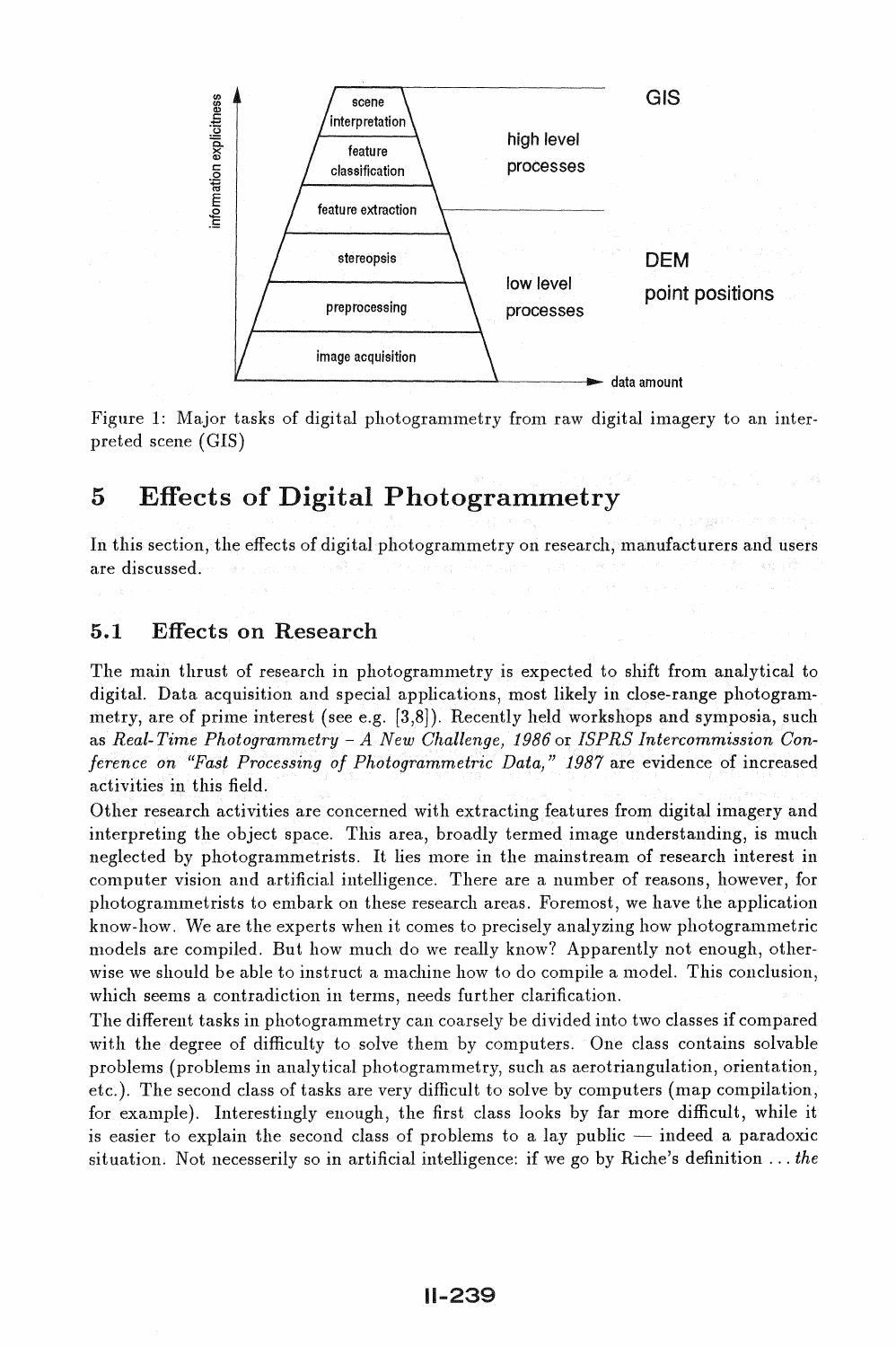*study of how to make computers do things at which, at the moment, people are better (see* [6]).

The instructions to an operator are relatively concise, they may even be ambiguous and incomplete, because he or she has enough knowledge and common sense to solve the problem. On the other hand, for a computer to perform the same task requires a great deal more instructions, for lack of common sense or knowledge, unless it was put into the machine at an earlier stage. Hence, we must conclude that the theory of photogrammetry is incomplete. Further progress in automating photogrammetry depends on a precise understanding of how human operators solve problems. Artificial intelligence and cognitive science help to analyze these processes. Once understood, the theory will be more complete, models can be devised and appropriate algorithms be designed. This approach is in contrast to the popular method of trial and error: different methods and algorithms are tested until a satisfactory solution is found  $-$  only until it fails in the next application. Thus, the compelling conclusion is that digital photogrammetry forces us to complete the theory of photogranunetry.

#### 5.2 Effects on Manufacturers

Before photogrammetrists can benefit from research results (or from a more complete theory), an important step has to be accomplished, namely, the development of research findings into reliable, commercially available products. A few companies have specialized in this area and have established a remarkable relationship with end users over many decades. For the last ten to fifteen years, when research results in analytical photogrammetry and new technologies for computer-assisted photogrammetry became available, the traditional manufacturers have had to endure major transitions. Although the transition from analog to analytical and computer-assisted photogrammetry has taken place, the change to digital photogrammetry is forthcoming. The accelerated shift from traditional hard ware to computer, peripherals and software, are inevitably forcing a change in knowhow. High precision mechanical/optical components will disappear as an all digital system will ultimately only consist of computer hardware, software and sensors. It remains to be seen whether manufacturers of classical photogrammetric instrumentation will have the upper hand over companies specializing in image processing, expert systems and machine vision. An interesting observation in this context: during the transition from analog to analytical, many "intruders" appeared on the market with analytical plotters, but none of them survived.

#### 5.3 Effects on Users

Users are probably concerned with the question of when products of digital photogrammetry will be available. Or are there already products one should now acquire in order to have an edge over competitors? An answer may be given from historical considerations. The elapsed time between an invention or major research results becoming available to photogrammetric practice on a broad base was ten to twenty years in the past. Examples were mentioned in section two: for analytical plotters and aerotriangulation the time gap was more than twenty years and for computer-assisted photogrammetry ten to fifteen years. Will it be different for digital photogranunetry which is just beginning?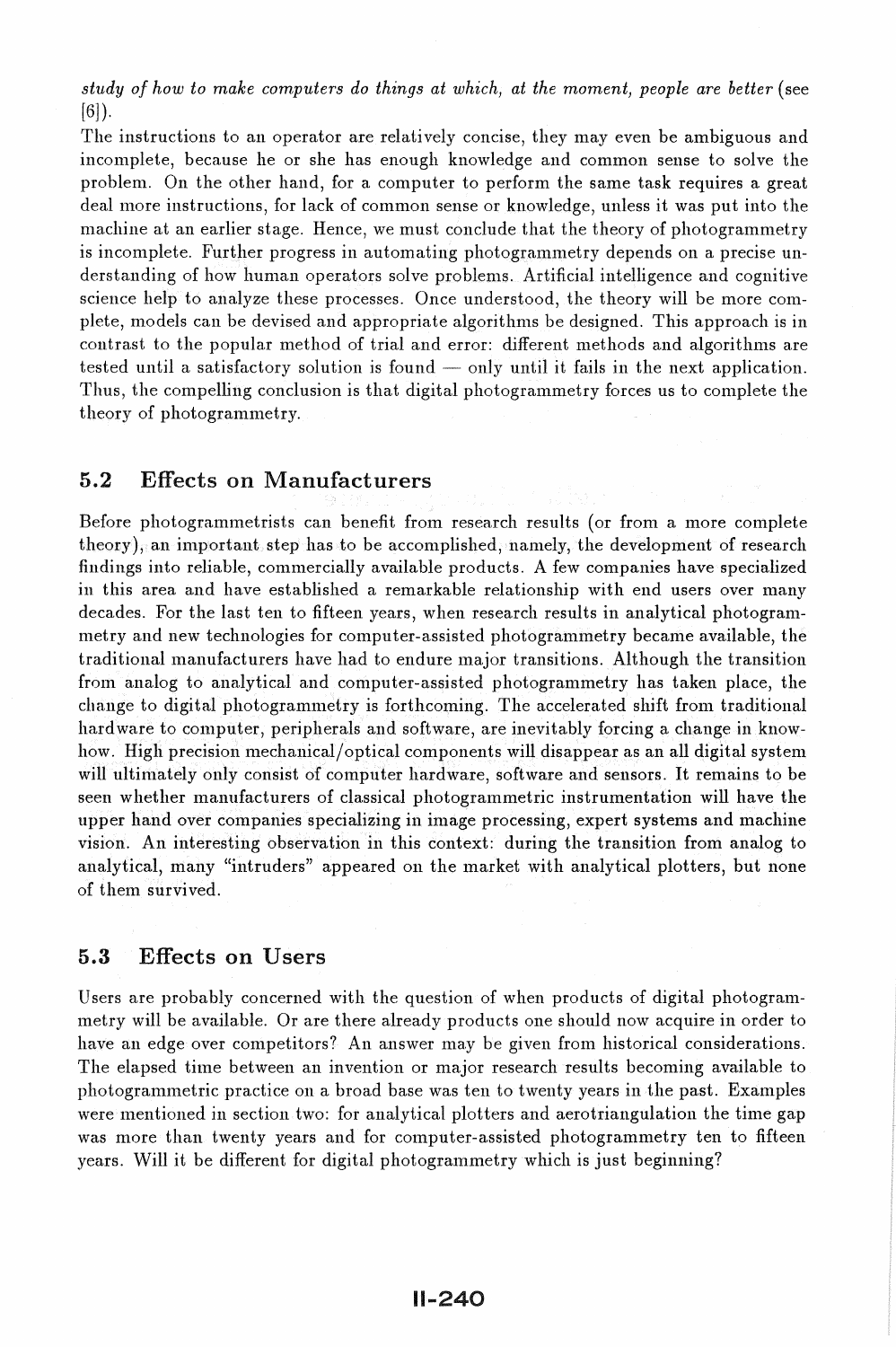Another answer to this question may come from a survey of existing digital photogrammetry products. The ISPRS congress is always an excellent opportunity for assessing not only the present but also future oriented products. Not knowing what manufacturers will exhibit makes any statement a prediction. Apart from image processing systems with applications in remote sensing rather than photogrammetry, we may see "digital analytical plotters." If such systems will be as contradictory and questionable as the name, it will be an easy decision whether or not to buy immediately or to wait until a significant price perfonnance ratio versus analytical plotters is reached. It should be mentioned that the inventor of the analytical plotter, Helava, already demonstrated a digital system with remarkable capabilities during the ASPRS spring convention, 1987 (see [4]).

An interesting aspect of digital photogrammetry is data acquisition. For certain closerange applications it may prove advantageous to have digital imagery available for im-Inediate processing. That branch bears the appropriate name *real-time photogrammetry.*  Products such as data acquisition with digital cameras, image processing hardware and software, and application software may soon be expected with potential to open up new application areas as in quality control in industry.

#### 6 Conclusions, Prospects

Although digital photogrammetry has its root in the mid fifties when first experiments with correlation were carried out, major research activities began only a few years ago with the appearance of appropriate hardware, such as digital cameras and image processing cornponents. Not surprisingly, the new discipline is in a constant state of flux that makes it difficult to distinguish between established research results, proven concepts, claims and available and supported products. In trying to assess the field it may help to draw analogies to similar developments in the past, for example analytical and computer- assisted photogrammetry. What are the "invariants" or the rules that govern the emergence of a new subfield? A typical cycle can be observed, initiated by research, followed by the development of products used in the photogrammetric practice, be it for performing existing tasks more efficiently or for tackling new applications. Related to all the phases is education, another prerequisite for the successful development and use of new methods and products. Associated with this are time gaps. In the case of analytical photogrammetry it is nearly thirty years between invention and wide spread use, and some fifteen years in the case of computer-assisted photogrammetry. The time gaps are likely to shorten, but there is no shortcut from research results (including experimental systems) to robust, well-proven and supported products.

Another observation can be made with respect to the difference between basic research and experiments. Examples may illustrate the difference and, more importantly, the consequences. The development and the success of analytical photogrammetry was driven by research, leading to a sound theory (mathematical model) based on which it was possible to design suitable algorithms for efficient solutions. Almost at the same time correlation began. However, the development of that field was based on experiments, on attempts to solve the problem by trial and error. The net result: despite considerable efforts over nearly thirty years, correlation is still not solved, no system exists that would determine DEM automatically, independent of scale, type of terrain and image quality. At first glance it appears more difficult to develop a theory about aerotriangulation as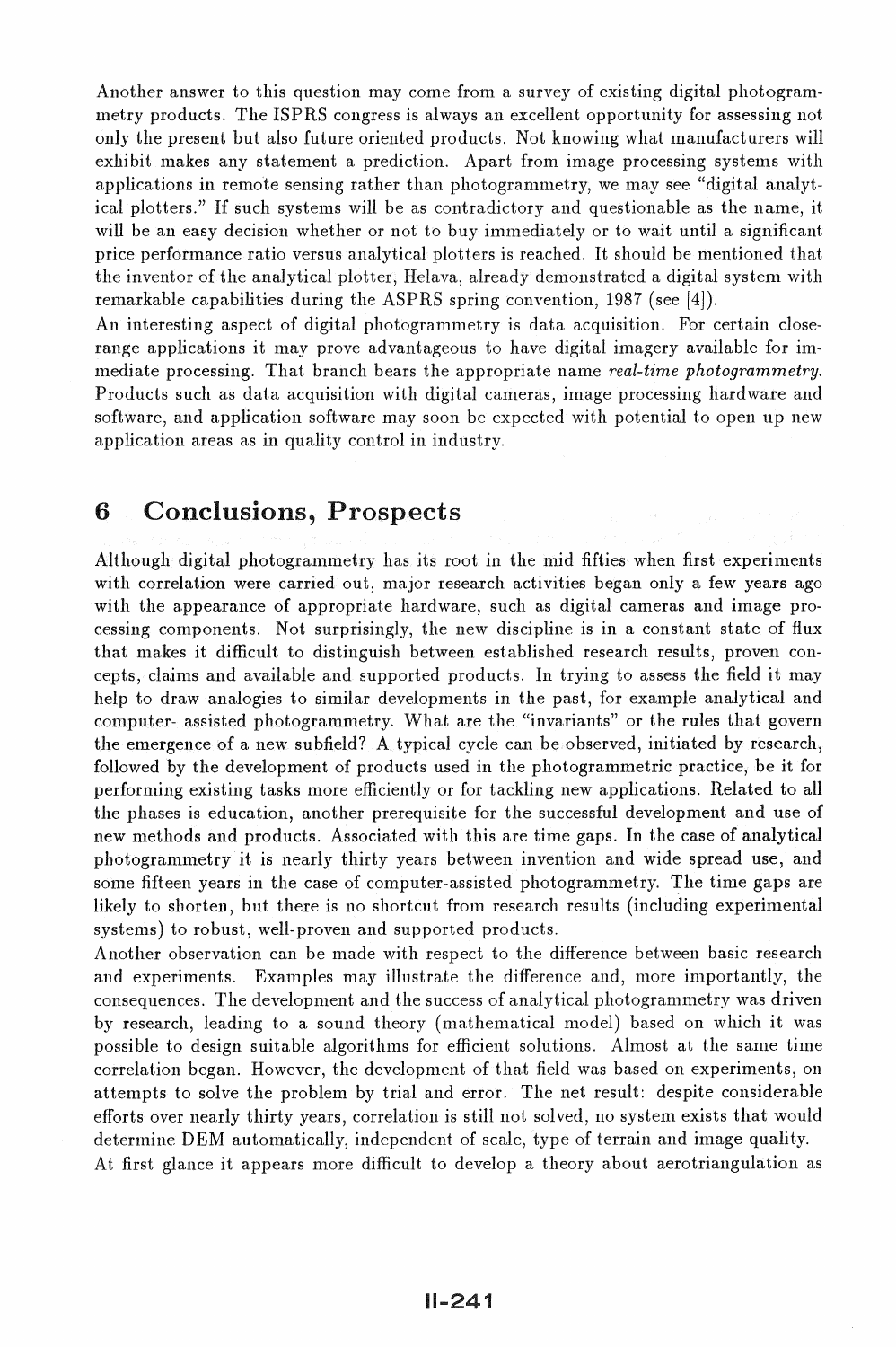compared to develop a method of correlating two overlapping aerial photographs. Humans have no problem fusing two images together and forming a stereo model. We see stereoscopically without conscious effort, in real-time. Tasks readily performed by humans are difficult for computers to mimic because we lack of detailed enough knowledge. Digital photogrammetry addresses tasks that are presently performed by operators: seeing stereoscopically, orienting the stereopair, interpreting and measuring the stereomodel to compile a map. The point to be made here is that we should first understand thoroughly how these tasks are solved by human operators. Only then we can model the process (in analogy to develop a mathematical model), design algorithms and begin with experiments. Analyzing and understanding human tasks will only succeed when performed in an interdisciplinary environment. The concentrated effort of specialists in artificial intelligence, cognitive science, machine vision and possibly other fields promises success. It may be necessary to arrange for an inter disciplinary environment that accomodates researchers from different disciplines and provides an organizational structure. At The Ohio State University we have recently experienced very stimulating effects from such an organization. The Center for Mapping is an utnbrella organization for a dozen different departments, providing facilities and research projects, (see [2]).

Progress in digital photogrammetry will come in stages. Systems that will allow determining points in "real-time" in controlled environment should appear on the market soon. Improvements in generating DEM automatically can also be expected in the forseeable future (based on new methods developed for stereovision). As indicated in Figure 1, these products belong to the class of low level vision. High level vision is basically concerned with extracting and classifying features and interpreting the object space. As these tasks are not well understood and basic research is continuing, predictions when products suitable for photogrammetric applications will become available, are afflicted with a high degree of uncertainty. It will presumably remain a research subject for decades. Partial success can be implemented in hybrid systems. That is, features extracted and classified are displayed on interactive workstations for the operator to supervise, to check, to correct and to complement the process.

Digital photogrammetry also poses a new challenge to education for students need be taught in that field too, to meet the demand arising from potential users, development and research. As digital photogrammetry draws from fields such as signal and image processing, computer vision, artificial intelligence, expert systems, cognitive science, adequate background information has to be provided. Because in reality analog, analytical and computer-assisted photogrammetry coexist, we cannot overload existing programs with a lot of new courses, nor can we easily drop courses. Digital photogrammetry will be an addition rather than a replacement.

Finally, it is strongly recommended to coordinate the increasing activities in digital photogrammetry, at least among the different ISPRS commissions and working groups. Because digital photogranunetry is closely related to and dependent on other disciplines such as computer vision, coordination should even be encouraged between respective organizations. Confusion and misunderstandings in terms of terminology, definitions and concepts could greatly be reduced  $-$  to the benefit of all.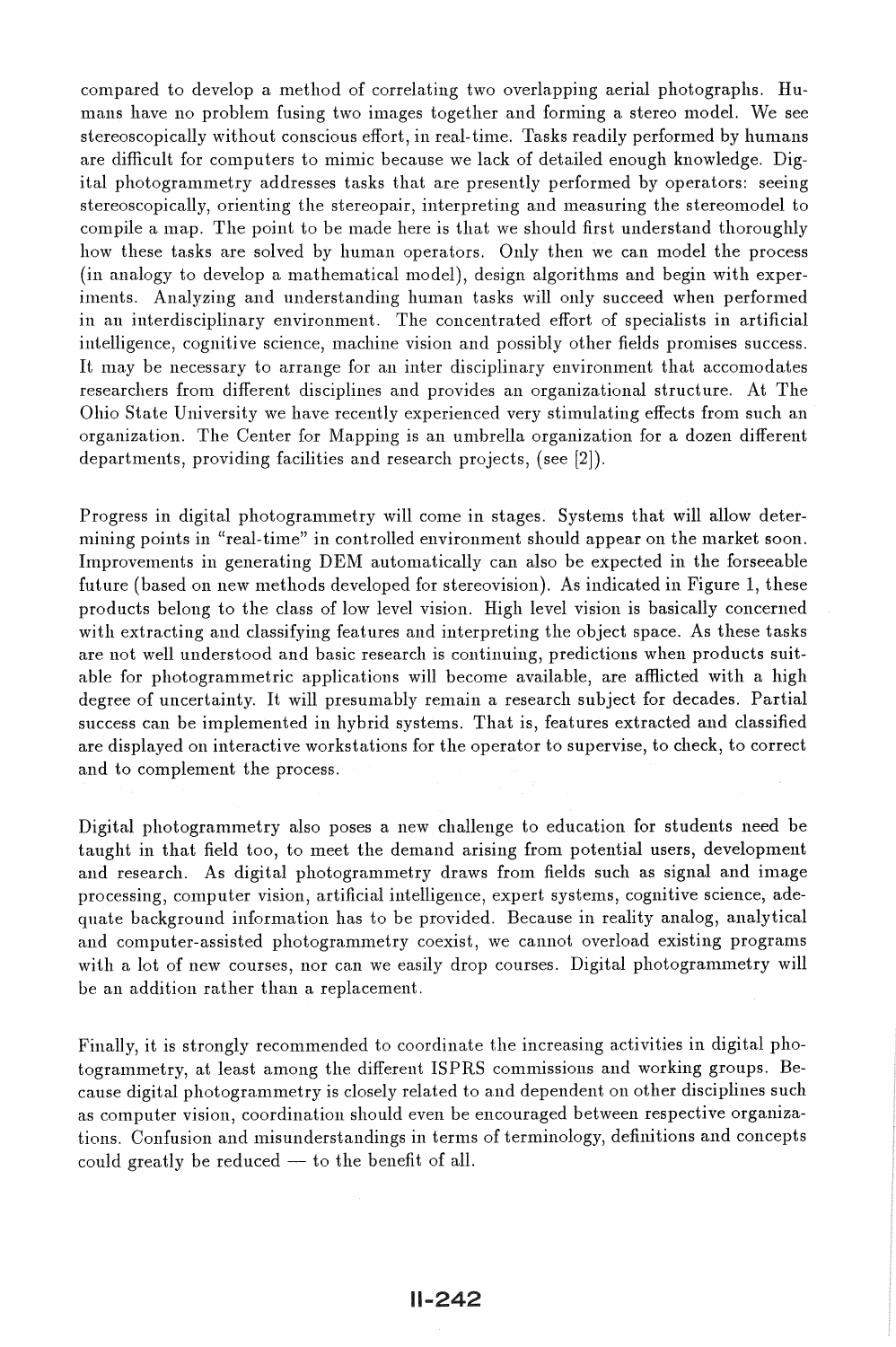### References

- [1] ACKERMANN, F.: Some Thoughts on the Future of Photogrammetry. Photogrammetric Record, 9(50):147-155, Oct. 1977.
- [2] BOSSLER, J.: Why Start a Center for Mapping at Ohio State? The Real Times, Vol.1, Issue 1, Autunu1 1987.
- [3] GRUEN, A.: Towards Real-Time Photogrammetry. Proc. Photogrammetric Week Stuttgart, Sept. 14-19, 1987.
- [4] HELAVA, U.: Digital Comparator Correlator System. Proc. Fast Processing of Photogrammetric Data, ISPRS Intercommission Conference, Interlaken, June 2-4, 1987.
- [5] KONECNY, G.: Zukunftsperspektiven in der Photogrammetrie. Vermessung, Photogrammetrie, Kulturtechnik, 10/81.
- (6) RICH, E.: *Artificial Intelligence.* McGraw Hill, 1985.
- [7] SCHENK, T.: Concepts and Models in Photogrammetric Systems. Proc. ISPRS Symp. Comm II, Baltimore, 1986.
- [8] TORLEGARD, K.: From analytical to digital close range photogrammetry. Proc. Photogrammetric Week Stuttgart, Sept. 14-19, 1987.